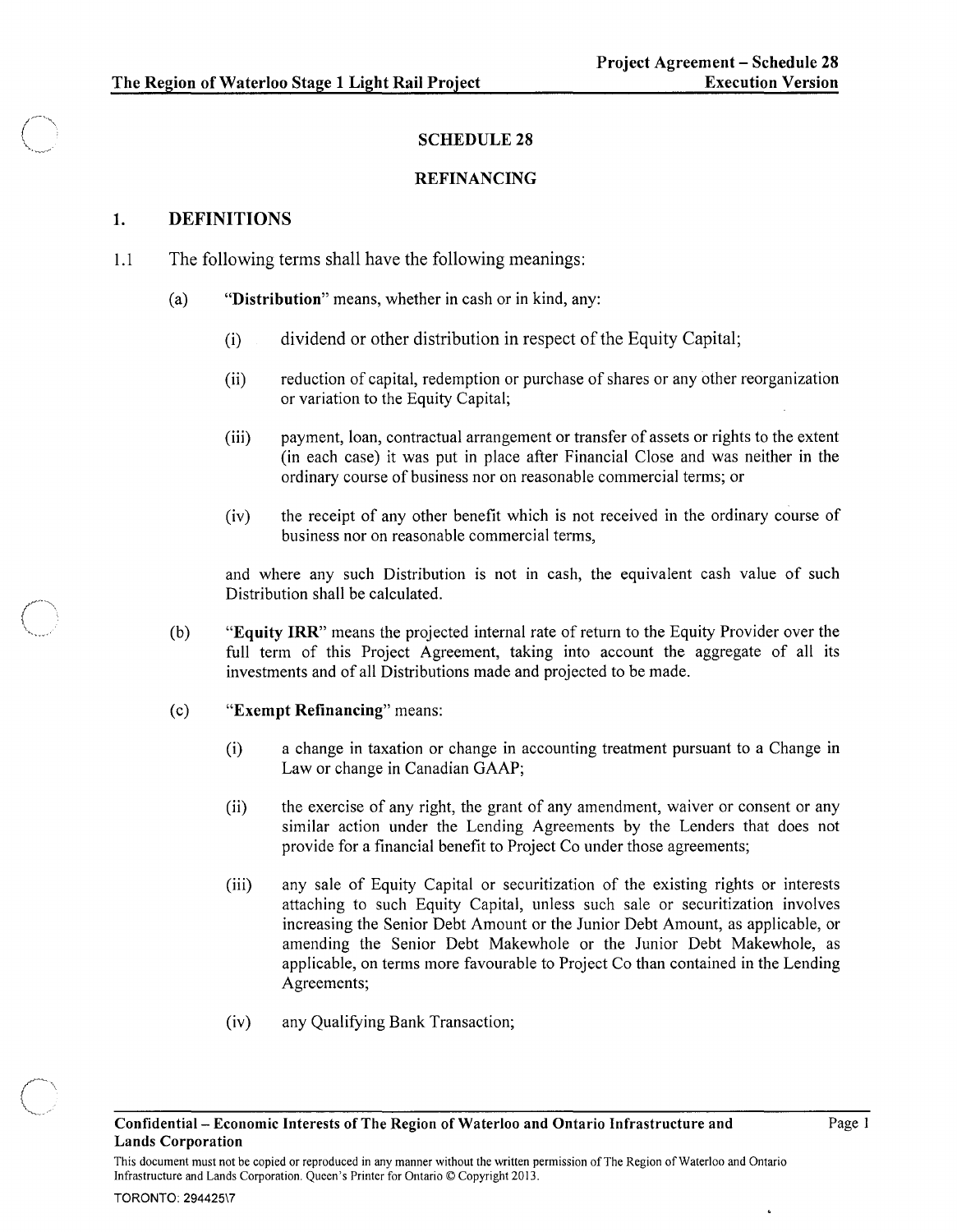- (v) any Rescue Refinancing;
- (vi) any Refinancing that was approved by the Region prior to the execution of this Project Agreement and occurs during the first six months following the date of this Project Agreement;
- (vii) any amendment, variation or supplement of any agreement approved by the Region as part of any Variation under this Project Agreement; or
- (viii) any Permitted Borrowing.
- (d) "Qualifying Bank" means a lending institution that is:
	- (i) a bank listed in Schedule I, II or III of the *Bank Act* (Canada); or
	- (ii) a bank, life insurance company, pension fund or fund managed by a professional fund manager that controls, either directly or indirectly through its affiliates, funds in excess of \$500,000,000.00,

provided such institution is not a Restricted Person or a person whose standing or activities (1) are inconsistent with the Region's role (in the Region's reasonable opinion) in the Province of Ontario, or (2) may compromise the reputation or integrity of the Region and/or any Region Party, or (3) may compromise the nature of the Region's transit system, so as to affect public perception of that system or the Project.

- (e) "Qualifying Bank Transaction" means:
	- (i) the disposition by a Lender of any of its rights or interests in the Lending Agreements to a Qualifying Bank;
	- (ii) the grant by a Lender to a Qualifying Bank of any rights of participation in respect of the Lending Agreements; or
	- (iii) the disposition or grant by a Lender to a Qualifying Bank of any other form of benefit or interest in either the Lending Agreements or the revenues or assets of Project Co, whether by way of security or otherwise.
- (f) "Qualifying Refinancing" means any Refinancing that will give rise to a Refinancing Gain that is not an Exempt Refinancing.
- (g) "Refinancing" means:
	- (i) any amendment, variation, novation, supplement or replacement of any Lending Agreement;
	- (ii) the exercise of any right, or the grant of any waiver or consent, under any Lending Agreement;

Page 2

This document must not be copied or reproduced in any manner without the written permission of The Region of Waterloo and Ontario Infrastructure and Lands Corporation. Queen's Printer for Ontario © Copyright 2013.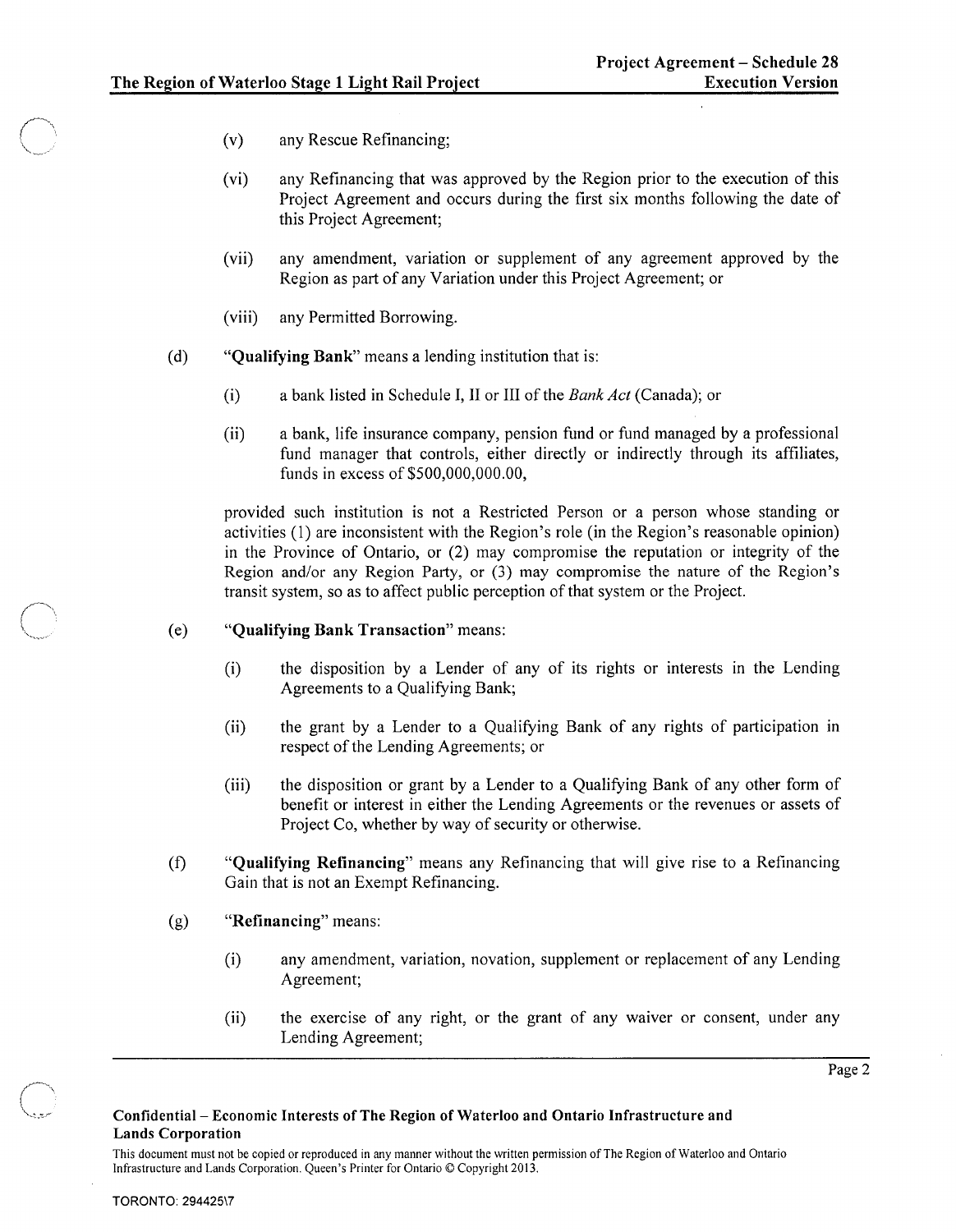- (iii) the disposition of any rights or interests in, or the creation of any rights of participation in respect of, the Lending Agreements or the creation or granting of any other form of benefit or interest in either the Lending Agreements or the contracts, revenues or assets of Project Co whether by way of security or otherwise; or
- (iv) any other arrangement put in place by Project Co or another person which has an effect which is similar to any of the foregoing provisions of this definition above or which has the effect of limiting Project Co's ability to carry out any of the foregoing provisions of this definition.
- (h) "Refinancing Financial Model" means a comprehensive and detailed financial model satisfactory to the Region, acting reasonably, prepared for the purpose of Section 2 of this Schedule 28, which financial model shall be similar in form and content to the Financial Model, suitable for the purposes for which it will be used in this Schedule 28, and shall take into account:
	- (i) cash flows for the entire remaining Project Term;
	- (ii) any changes in structure and funding since the date of this Project Agreement;
	- (iii) the performance of the Project Operations to the date of the Refinancing;
	- (iv) macroeconomic assumptions; and
	- (v) all other relevant factors.
- (i) "Refinancing Gain" means an amount equal to the greater of zero and  $(A B)$ , where:

 $A =$  the net present value, discounted at a discount rate equal to the Base Case Equity IRR, of all Distributions as projected immediately prior to the Refinancing (using the Refinancing Financial Model and taking into account the effect of the Refinancing) to be made over the remaining term of this Project Agreement following the Refinancing.

 $B =$  the net present value, discounted at a discount rate equal to the Base Case Equity IRR, of all Distributions as projected immediately prior to the Refinancing (using the Refinancing Financial Model but without taking into account the effect of the Refinancing) to be made over the remaining term of this Project Agreement following the Refinancing.

- G) "Refinancing Notice" has the meaning given in Section 2.8.
- (k) "Rescue Refinancing" means any Refinancing which takes place due to the failure or prospective failure of Project Co to comply with any material financial obligation under the Lending Agreements, or any of them, which does not increase any liability of the Region, whether actual or potential.

Page 3

#### Confidential- Economic Interests of The Region of Waterloo and Ontario Infrastructure and Lands Corporation

This document must not be copied or reproduced in any manner without the written permission of The Region of Waterloo and Ontario Infrastructure and Lands Corporation. Queen's Printer for Ontario © Copyright 2013.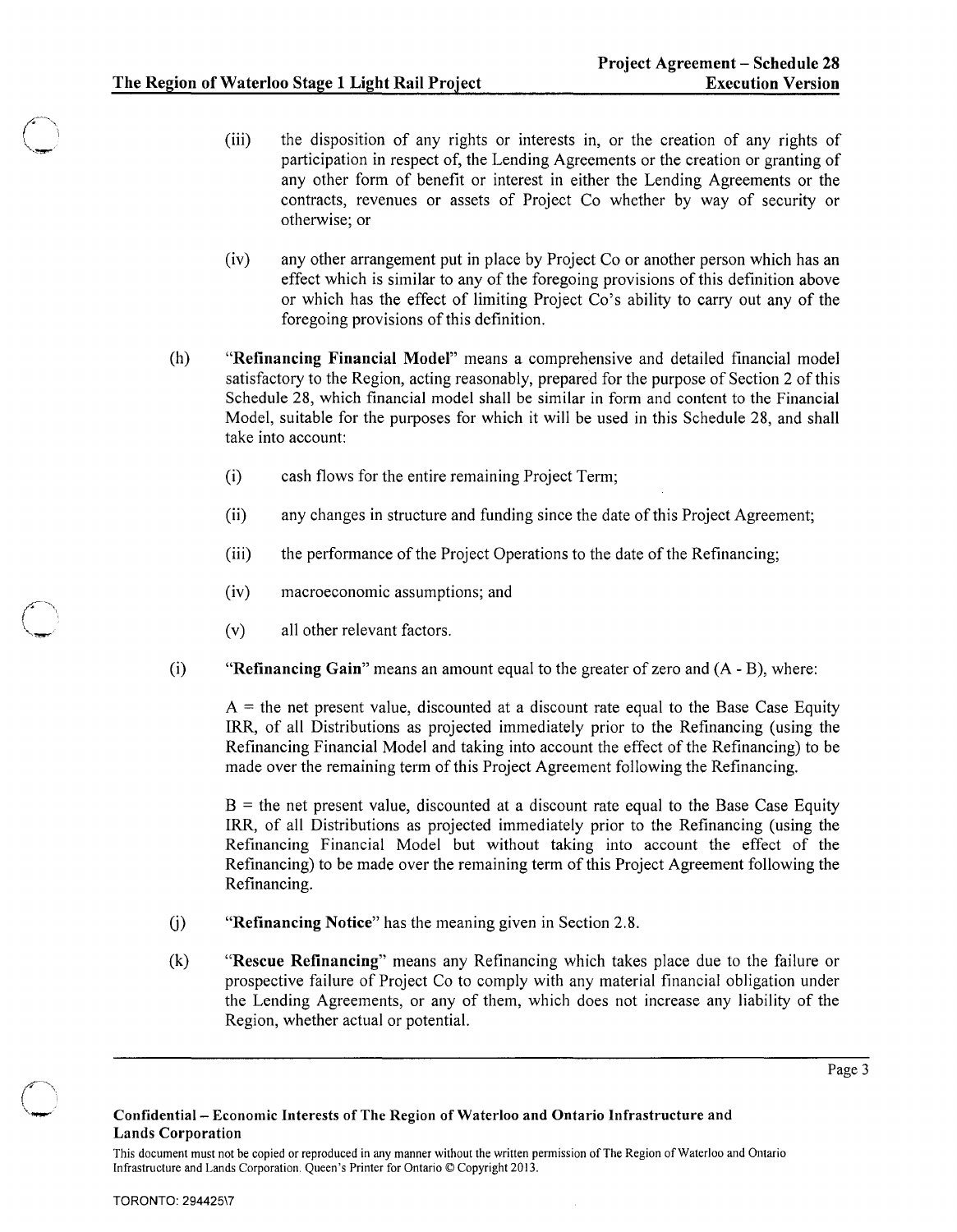# 2. REFINANCING

- 2.1 Project Co shall not carry out:
	- (a) any Qualifying Refinancing unless Project Co has obtained the prior written consent of the Region, which consent, subject to Section 2.2, shall not be unreasonably withheld or delayed; or
	- (b) any Exempt Refinancing or any other Refinancing which does not result in a Refinancing Gain unless Project Co has delivered a notice of such Refinancing to the Region before five (5) Business Days of such Refinancing, except that such notice shall not be required for a disposition by a Lender of its rights or participation in the Lending Agreements where such disposition is a trade of bonds issued as provided for under a book-based system of a depository or pursuant to a trust indenture that comprises a portion of the Senior Debt Amount and/or Junior Debt Amount.
- 2.2 The Region may withhold its consent to any Qualifying Refinancing, in its sole discretion:
	- (a) where any person with whom Project Co proposes to carry out a Qualifying Refinancing is a Restricted Person;
	- (b) if, at the time the Qualifying Refinancing is contemplated and effected, the Qualifying Refinancing will materially adversely affect the ability of Project Co to perform its obligations under the Project Documents or this Project Agreement; or
	- (c) if, at the time the Qualifying Refinancing is contemplated and effected, the Qualifying Refinancing will have the effect of increasing any liability of the Region, whether actual or contingent, present or future, known or unknown.
- 2.3 The Region shall be entitled to receive:
	- (a) a 50% share of any Refinancing Gain arising from a Qualifying Refinancing, in respect of any Refinancing Gain up to (when considered in aggregate with alI previous Qualifying Refinancings) a Refinancing Gain of \$2,000,000;
	- (b) a 60% share of any further Refinancing Gain arising from a Qualifying Refinancing, in respect of any Refinancing Gain in excess of \$2,000,000 and up to (when considered in aggregate with all previous Qualifying Refinancings) a Refinancing Gain of \$5,000,000; and
	- ( c) a 70% share of any further Refinancing Gain arising from a Qualifying Refinancing.
- 2.4 Project Co shall promptly provide the Region with fulI details of any proposed Qualifying Refinancing, including a copy of the proposed Refinancing Financial Model and the basis for the assumptions used in the proposed Refinancing Financial Model. The Region shall (before, during and at any time after any Refinancing) have unrestricted rights of audit over the Refinancing Financial Model and any documentation (including any aspect of the calculation of the

Page 4

### Confidential- Economic Interests of The Region of Waterloo and Ontario Infrastructure and Lands Corporation

This document must not be copied or reproduced in any manner without the written permission of The Region of Waterloo and Ontario Infrastructure and Lands Corporation. Queen's Printer for Ontario © Copyright 2013.

 $\bigcap$ 

" ~""'--- "~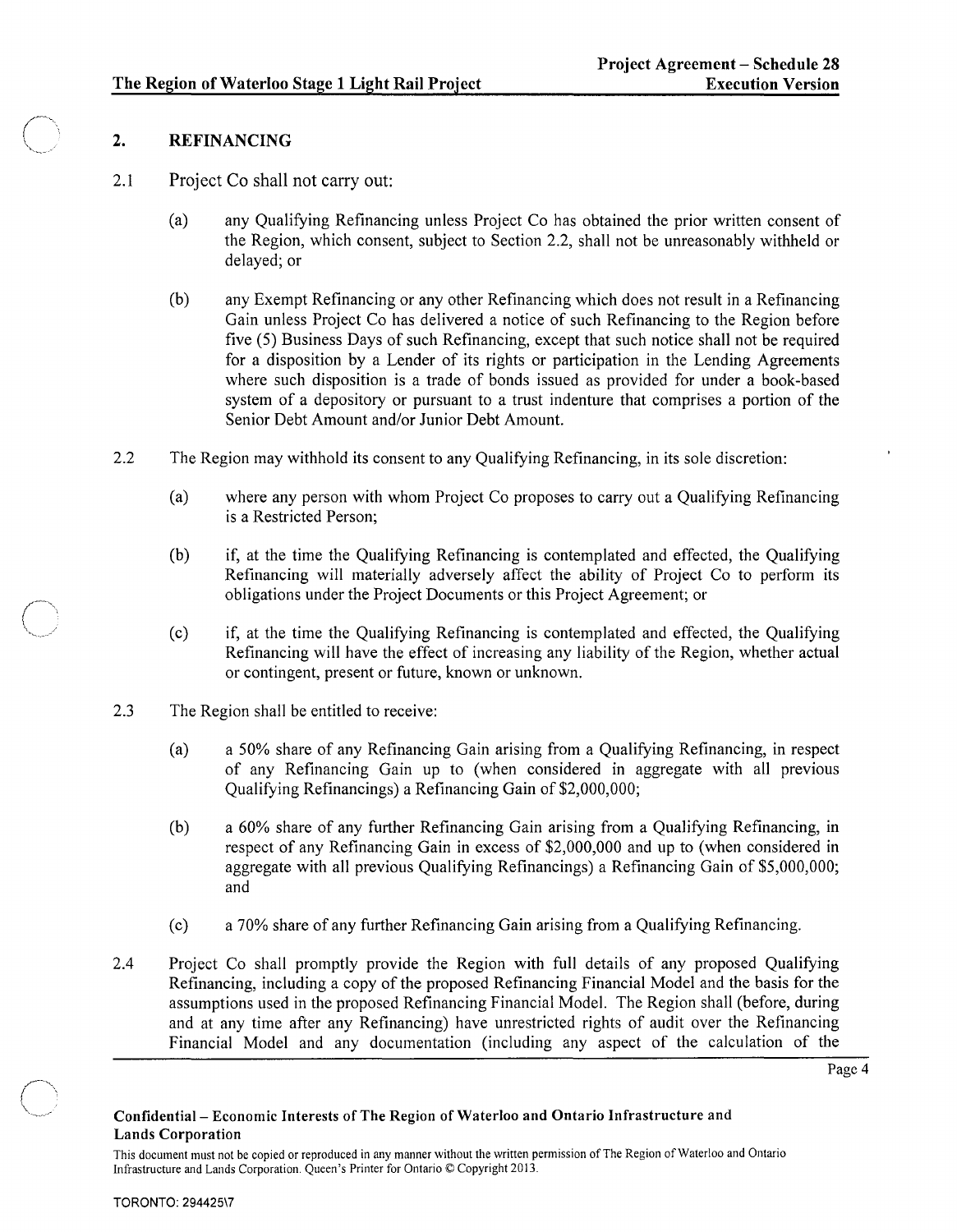Refinancing Gain) used in connection with such Refinancing (whether or not such Refinancing is determined to be a Qualifying Refinancing). Project Co shall promptly, and, in any event, within 5 Business Days of receiving a written request from the Region, provide any information in relation to a proposed Refinancing as the Region may reasonably require. Project Co shall keep the Region informed as to any changes to the material terms of the Refinancing. Both the Region and Project Co shall at all times act in good faith with respect to any Refinancing.

- 2.5 Subject to Section 2.6 of this Schedule 28, the Region shall have the right to elect to receive its share of any Refinancing Gain as:
	- (a) a single payment in an amount less than or equal to any Distribution made on or about the date of the Refinancing; and/or
	- (b) a reduction in the Monthly Service Payments over the remaining Project Term,

such that the total net present value, discounted at the Discount Rate, of the foregoing, calculated at the time immediately prior to the Refinancing, shall equal the Region's share of the Refinancing Gain.

- 2.6 The Region and Project Co will negotiate in good faith to agree upon the basis and method of calculation of the Refinancing Gain and payment of the Region's share of the Refinancing Gain (taking into account how the Region has elected to receive its share of the Refinancing Gain under Section 2.5 of this Schedule 28 and the profile of the Refinancing Gain). If the parties fail to agree upon the basis and method of calculation of the Refinancing Gain or the payment of the Region's share, the Dispute shall be determined in accordance with Schedule 27 - Dispute Resolution Procedure. Both Region and Project Co shall work together collaboratively to establish the rate setting process to complete the Refinancing.
- 2.7 The Refinancing Gain shall be calculated after taking into account the reasonable out-of-pocket costs that each Party directly incurs in relation to the Qualifying Refinancing and on the basis that, within 15 Business Days of any Qualifying Refinancing, Project Co will reimburse the Region for all such reasonable out-of-pocket costs incurred by the Region. Project Co and the Region shall not be entitled to claim as out-of-pocket costs, any charge, cost, expense, fee or similar amount that is incurred by either Party in relation to a Qualifying Refinancing outside of the ordinary course.
- 2.8 If the Region considers the funding terms generally available in the market to be more favourable than those reflected in the Lending Agreements, the Region may, by notice in writing to Project Co (a "Refinancing Notice"), require Project Co to request potential funders to provide terms for a potential Refinancing.
- 2.9 The Refinancing Notice shall set out in reasonable detail the grounds upon which the Region believes such funding terms to be available. Project Co and the Region shall meet to discuss the Refinancing Notice within 20 Business Days. Such a meeting will consider the evidence available to both parties about the availability of funding terms for a potential Refinancing. The Region shall be entitled to withdraw the Refinancing Notice at or before such a meeting, or within 7 Business Days following the meeting.

Page 5

### Confidential- Economic Interests of The Region of Waterloo and Ontario Infrastructure and Lands Corporation

This document must not be copied or reproduced in any manner without the written permission of The Region of Waterloo and Ontario Infrastructure and Lands Corporation. Queen's Printer for Ontario © Copyright 2013.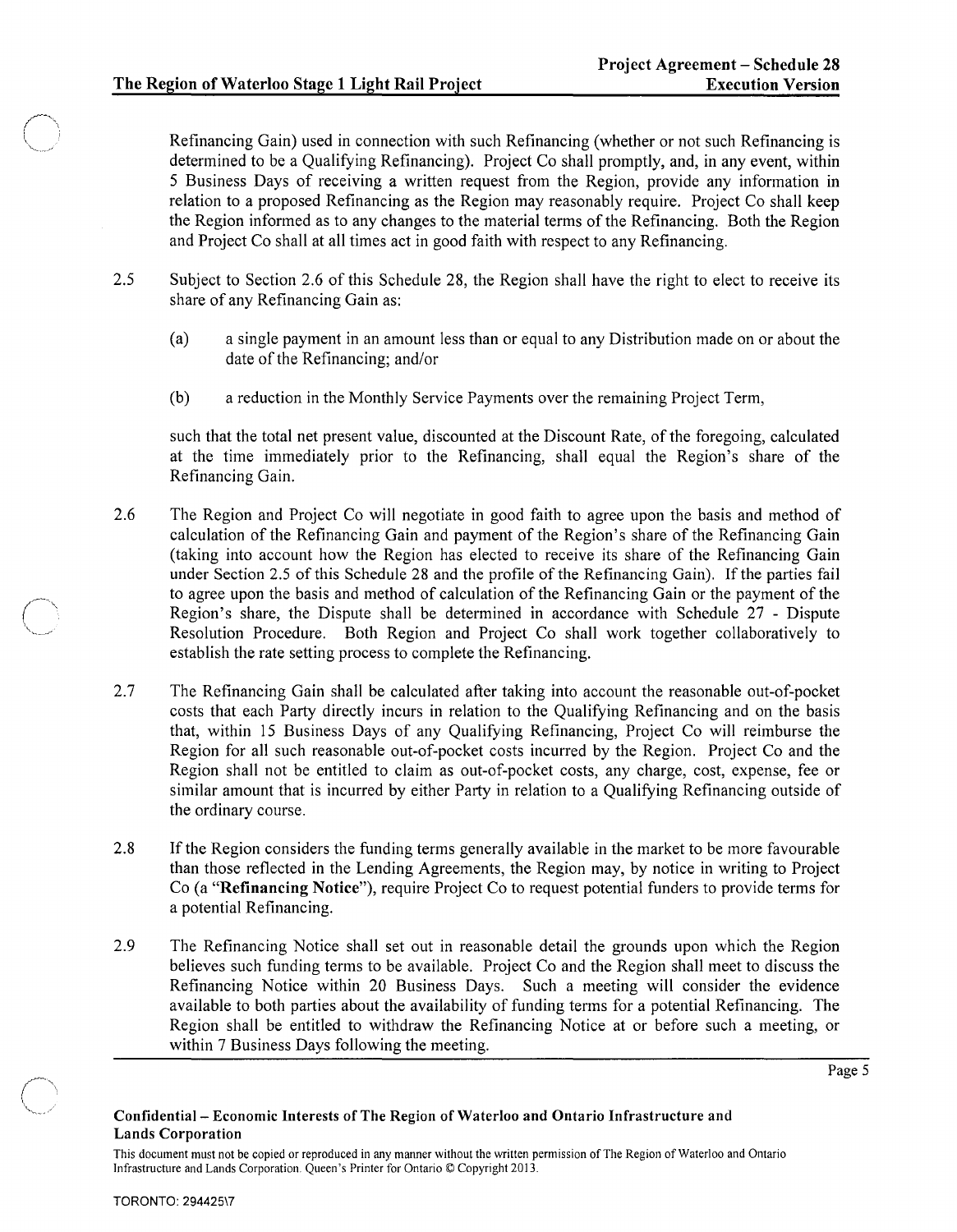- 2.10 If the Region serves a Refinancing Notice which is not withdrawn pursuant to Section 2.9, then Project Co shall:
	- (a) act promptly, diligently and in good faith with respect to the potential Refinancing;
	- (b) use all reasonable endeavours to obtain the most favourable available terms from existing *andlor* new lenders for any potential Refinancing (provided that Project Co shall not be required to propose refinancing in a manner which a prudent board of directors of a company operating the same business in Canada to that operated by Project Co, in similar circumstances, would not approve), for the avoidance of doubt also being terms which are likely to generate a positive Refinancing Gain after the deduction of costs in accordance with the provisions of Section 2.7; and
	- (c) either:

 $\bigcap$  $\lambda$  , where  $\lambda$ 

- (i) as soon as reasonably practicable after receipt of the Refinancing Notice, provide to the Region (I) full details of the proposed Refinancing, including a financial model and the basis for the assumptions used in the financial model and evidence to the reasonable satisfaction of the Region that these assumptions represent the most favourable available terms for the potential Refinancing on the basis set out in Section 2.10(b) and (II) initial drafts of any changes to the Project Agreement including in relation to potential compensation on termination which might be required to give effect to the proposed Refinancing; or
- (ii) if Project Co (acting reasonably) believes that it is not possible to obtain funding terms which are more favourable than those reflected in the Lending Agreements in accordance with the requirements of Section 2.1 O(b), provide evidence to the reasonable satisfaction of the Region for such belief and evidence to the reasonable satisfaction of the Region that Project Co has complied with its obligations in Sections 2.10(a) and (b) above.
- 2.11 Following receipt of the information referred to in Section 2.10(c)(i), the Region shall acting reasonably, either:
	- (a) instruct Project Co to implement the proposed Refinancing; or
	- (b) instruct Project Co to discontinue the proposed Refinancing

provided that if the Region reasonably considers that the requirements of Sections  $2.10(c)(i)$  or (ii) have not been satisfied, the Region may require Project Co to satisfy its obligations under Sections  $2.10(c)(i)$  or (ii).

- 2.12 If the Region instructs Project Co to implement the proposed Refinancing:
	- (a) Project Co shall, as soon as reasonably practicable, use all reasonable endeavours to ensure that such proposed Refinancing is implemented;

#### Confidential- Economic Interests of The Region of Waterloo and Ontario Infrastructure and Lands Corporation

This document must not be copied or reproduced in any manner without the written permission of The Region of Waterloo and Ontario Infrastructure and Lands Corporation. Queen's Printer for Ontario © Copyright 2013.